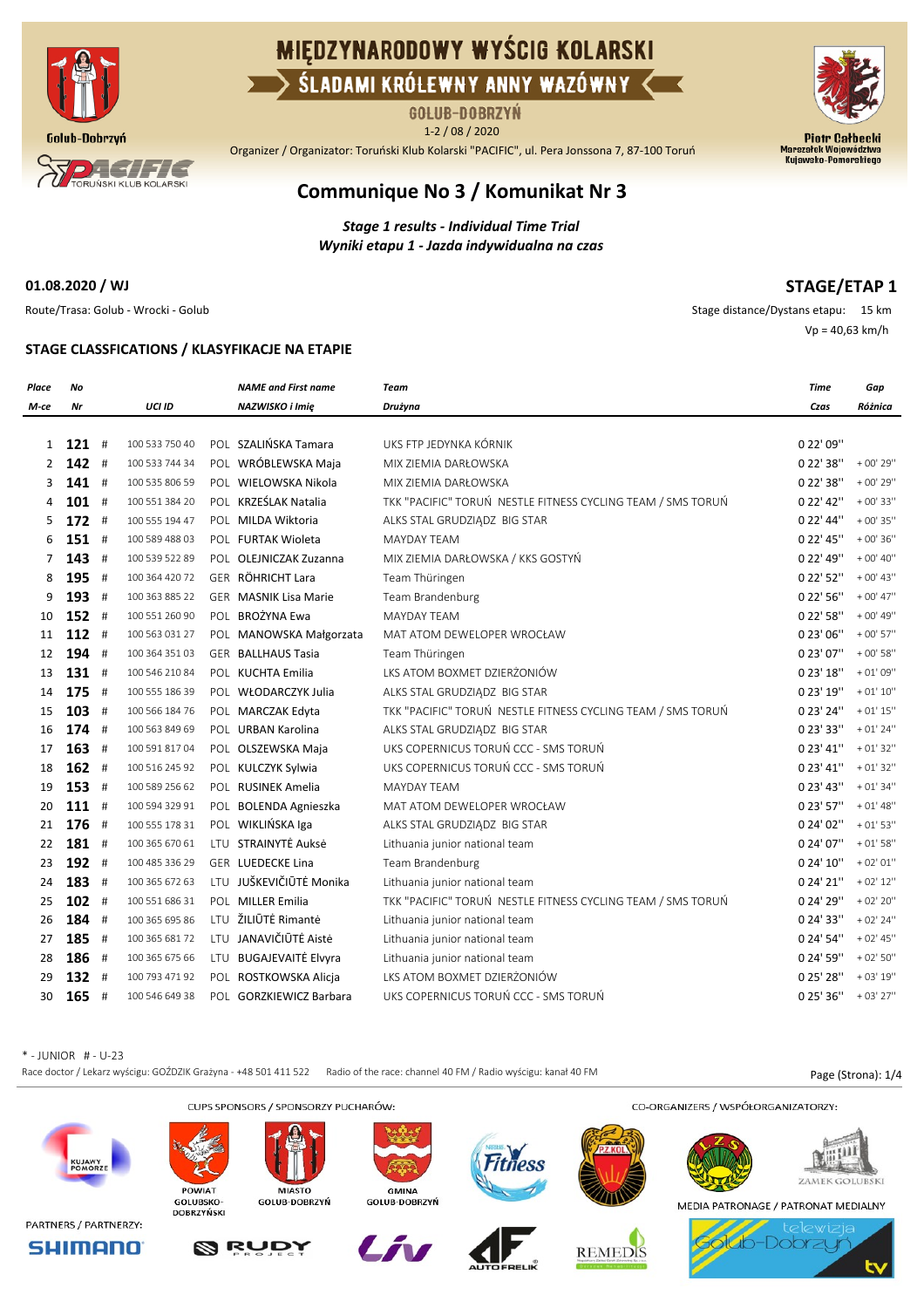

# **MIEDZYNARODOWY WYŚCIG KOLARSKI** SLADAMI KRÓLEWNY ANNY WAZÓWNY K

GOLUB-DOBRZYŃ

1-2 / 08 / 2020

Organizer / Organizator: Toruński Klub Kolarski "PACIFIC", ul. Pera Jonssona 7, 87-100 Toruń





## **Communique No 3 / Komunikat Nr 3**

*Stage 1 results - Individual Time Trial Wyniki etapu 1 - Jazda indywidualna na czas*

#### **01.08.2020 / WJ**

### **STAGE/ETAP 1**

**STAGE/ETAP 1**

Vp = 41,68 km/h

Route/Trasa: Golub - Wrocki - Golub Stage distance/Dystans etapu: 15 km Vp = 40,63 km/h

#### **STAGE CLASSFICATIONS / KLASYFIKACJE NA ETAPIE**

| Place | Νo         |   |                | <b>NAME</b> and First name | Team                                     | Time        | Gap        |
|-------|------------|---|----------------|----------------------------|------------------------------------------|-------------|------------|
| M-ce  | Nr         |   | UCI ID         | NAZWISKO i Imię            | Drużyna                                  | Czas        | Różnica    |
|       |            |   |                |                            |                                          |             |            |
|       | 31 $164$ # |   | 100 548 841 96 | POL GÓRNIAK Katarzyna      | UKS COPERNICUS TORUŃ CCC - SMS TORUŃ     | 0.26'00''   | $+03'51''$ |
| 32.   | 171        | # | 100 600 546 03 | POL PCHEŁKA Zuzanna        | ALKS STAL GRUDZIADZ BIG STAR - SMS TORUŃ | $0.26'$ 55" | $+04'46''$ |
|       |            |   |                |                            |                                          |             |            |
|       | 197        | # | 100 548 772 27 | POL GŁADOSZ Wiktoria       | LUKS TRASA-EKO-GŁOGÓW                    | <b>DNS</b>  |            |
|       | 198        | # | 100 609 959 07 | POL PRUSIŃSKA Sara         | LKK ZAKŁ. MIĘSNE "WARMIA" BISKUPIEC      | <b>DNS</b>  |            |
|       |            |   |                |                            |                                          |             |            |

#### **01.08.2020 / WU23 + WE**

Route/Trasa: Golub - Lisak - Golub Stage distance/Dystans etapu: 22 km

#### **STAGE CLASSFICATIONS / KLASYFIKACJE NA ETAPIE**

| Place        | No           |        |                | <b>NAME</b> and First name | <b>Team</b>                                      | <b>Penalties</b> | Time      | Gap        |
|--------------|--------------|--------|----------------|----------------------------|--------------------------------------------------|------------------|-----------|------------|
| M-ce         | Nr           |        | <b>UCI ID</b>  | NAZWISKO i Imie            | Drużyna                                          | Kary             | Czas      | Różnica    |
|              |              |        |                |                            |                                                  |                  |           |            |
|              | 12           | ∗      | 100 153 355 79 | POL JASKULSKA Marta        | Reprezentacja Polski                             |                  | 0 31' 40" |            |
| $\mathbf{2}$ | $\mathbf{2}$ | ∗      | 100 514 392 82 | POL KUMIEGA Karolina       | TKK "PACIFIC" TORUŃ NESTLE FITNESS CYCLING TEAM  |                  | 0 31' 41" | $+00'01''$ |
| 3.           | 13           | ∗      | 100 098 821 59 | POL NERLO Aurela           | Reprezentacja Polski                             |                  | 0 31' 53" | $+00'13''$ |
| 4            | 14           |        | 100 096 399 62 | POL LACH Marta             | Reprezentacja Polski                             |                  | 0 32' 06" | $+00'26''$ |
| 5.           | 81           |        | 100 086 815 81 | <b>GER LECHNER Corinna</b> | Team Stuttgart                                   |                  | 032'13''  | $+00'33"$  |
| 6            | 1            |        | 100 069 026 43 | POL KARASIEWICZ Karolina   | TKK "PACIFIC" TORUŃ NESTI E FITNESS CYCLING TEAM |                  | 0 32' 24" | $+00'44"$  |
| 7            | 51           |        | 100 158 335 15 | POL PRZEZAK Dorota         | LKS ATOM BOXMET DZIERŻONIÓW                      |                  | 0 32' 54" | $+01'14''$ |
| 8            | 11           |        | 100 111 153 72 | POL SKALNIAK Agnieszka     | Reprezentacja Polski                             |                  | 0 33' 14" | $+01'34''$ |
| 9            | 3            | ∗      | 100 098 829 67 | POL LORKOWSKA Patrycja     | TKK "PACIFIC" TORUŃ NESTLE FITNESS CYCLING TEAM  |                  | 0 33' 31" | $+01'51''$ |
| 10           | 27           | $\ast$ | 100 545 434 84 | POL WŁODARCZYK Dominika    | MAT ATOM DEWELOPER WROCŁAW                       |                  | 033'41''  | $+02'01''$ |
| 11           | 24           |        | 100 074 741 35 | POL BRZEŹNA Monika         | MAT ATOM DEWELOPER WROCŁAW                       |                  | 033'48''  | $+02'08''$ |
| 12           | 4            | ∗      | 100 155 593 86 | POL SAGAN Anna             | TKK "PACIFIC" TORUŃ NESTLE FITNESS CYCLING TEAM  |                  | 0 33' 54" | $+02'14''$ |
| 13           | 41           |        | 100 057 530 90 | POL HARKOWSKA Anna         | OKS "WARMIA I MAZURY" / MAZOWSZE SERCE POLSKI    | $+00'46"$        | 0 33' 56" | $+02'16''$ |
| 14           | 91           |        | 100 145 175 47 | <b>GER SANDTEN Sam</b>     | WheelDivas Cycling Team                          |                  | 0 33' 59" | $+02'19''$ |

\* - JUNIOR # - U-23

Race doctor / Lekarz wyścigu: GOŹDZIK Grażyna - +48 501 411 522 Radio of the race: channel 40 FM / Radio wyścigu: kanał 40 FM Page (Strona): 2/4

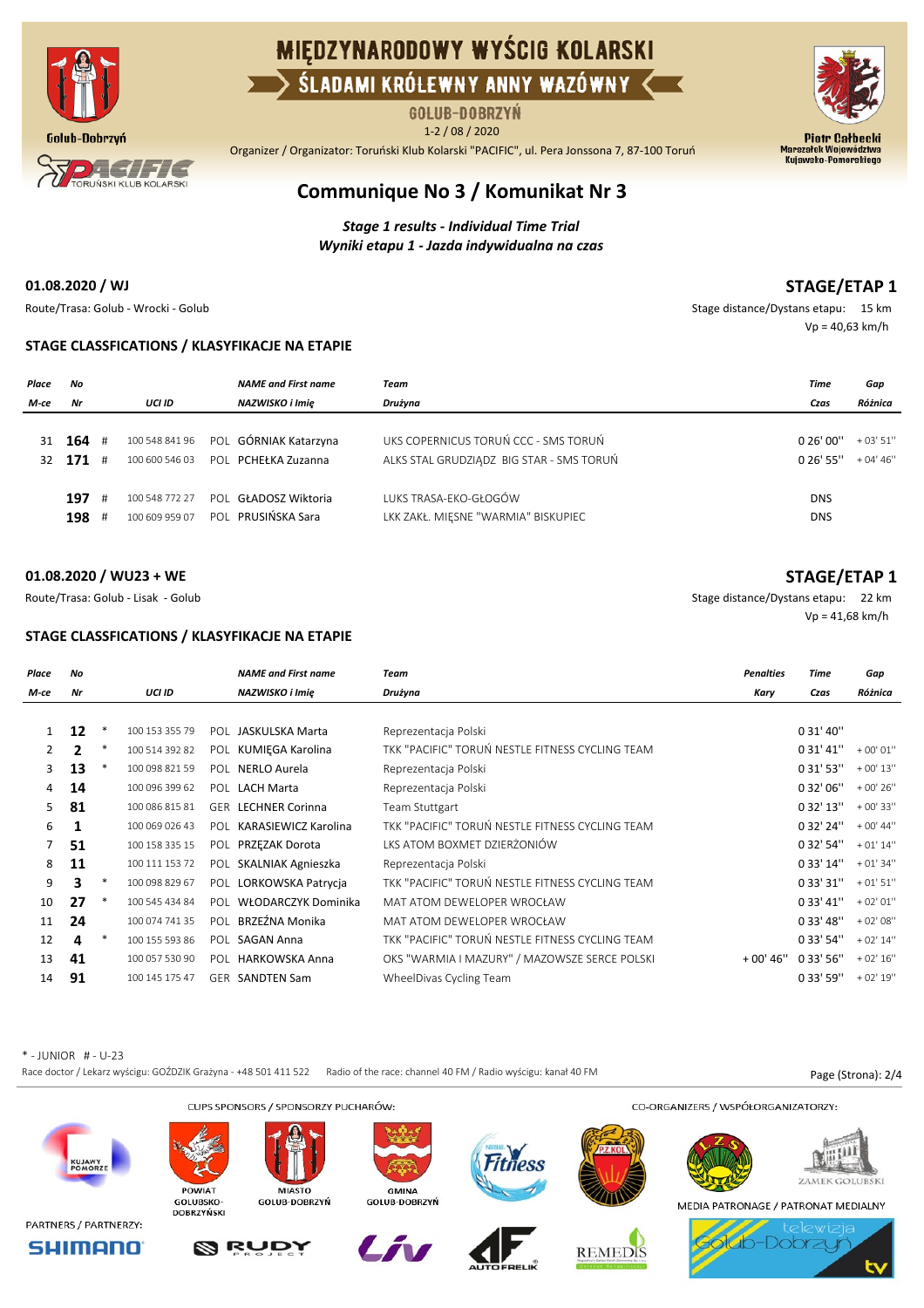

# **MIEDZYNARODOWY WYŚCIG KOLARSKI** SLADAMI KRÓLEWNY ANNY WAZÓWNY <

GOLUB-DOBRZYŃ 1-2 / 08 / 2020

Organizer / Organizator: Toruński Klub Kolarski "PACIFIC", ul. Pera Jonssona 7, 87-100 Toruń



**STAGE/ETAP 1**

 $P$   $H$   $H$   $H$   $H$ TORUŃSKI KLUB KOLARSKI

## **Communique No 3 / Komunikat Nr 3**

**01.08.2020 / WU23 + WE**

Route/Trasa: Golub - Lisak - Golub Stage distance/Dystans etapu: 22 km Vp = 41,68 km/h

#### **STAGE CLASSFICATIONS / KLASYFIKACJE NA ETAPIE**

| Place | No             |        |                | <b>NAME</b> and First name                      | Team                                                                                                                                  | Time      | Gap         |
|-------|----------------|--------|----------------|-------------------------------------------------|---------------------------------------------------------------------------------------------------------------------------------------|-----------|-------------|
| М-се  | Nr             |        | UCI ID         | NAZWISKO i Imię                                 | Drużyna                                                                                                                               | Czas      | Różnica     |
|       |                |        |                |                                                 |                                                                                                                                       |           |             |
| 15    | 32             | $\ast$ | 100 153 393 20 | POL POLAK Wiktoria                              | UKS TFP JEDYNKA KÓRNIK                                                                                                                | 0 34' 11" | $+02'31''$  |
| 16    | 86             | $\ast$ | 100 517 962 63 | GER HEITZMANN Dorothea                          | Team Thüringen                                                                                                                        | 0 34' 17" | $+02'37''$  |
| 17    | 43             |        | 100 687 057 87 | POL WIESE Anna                                  | MAZOWSZE SERCE POLSKI                                                                                                                 | 0 34' 19" | $+02'39''$  |
| 18    | 26             |        | 100 087 022 94 | POL WILKOS Katarzyna                            | MAT ATOM DEWELOPER WROCŁAW                                                                                                            | 0 34' 22" | $+02' 42''$ |
| 19    | 33             | $\ast$ | 100 108 081 07 | POL LIPIEJKO Karolina                           | UKS TFP JEDYNKA KÓRNIK                                                                                                                | 0 34' 23" | $+02' 43''$ |
| 20    | 31             | $\ast$ | 100 153 978 23 | POL GOLEC Joanna                                | UKS TFP JEDYNKA KÓRNIK                                                                                                                | 0 34' 33" | $+02'53''$  |
| 21    | 71             |        | 100 923 604 51 | LTU ČESULIENĖ Inga                              | Lithuania national team                                                                                                               | 0 34' 39" | $+02'59''$  |
| 22    | 25             | $\ast$ | 100 546 710 02 | POL STEPIEŃ Karolina                            | MAT ATOM DEWELOPER WROCŁAW                                                                                                            | 0 34' 44" | $+03'04''$  |
| 23    | 98             |        | 100 133 543 55 | NED VERHAGEN Alicja                             | RWC Ahoy Netherlands                                                                                                                  | 0 34' 54" | $+03'14''$  |
| 24    | 28             | $\ast$ | 100 539 082 37 | POL KOWALSKA Julia                              | MAT ATOM DEWELOPER WROCŁAW                                                                                                            | 0 35' 22" | $+03' 42''$ |
| 25    | 21             | $\ast$ | 100 488 512 04 | POL RYSZ Kaja                                   | MAT ATOM DEWELOPER WROCŁAW                                                                                                            | 0 35' 38" | $+03'58''$  |
| 26    | 92             |        | 100 365 168 44 | GER CORSO Jasmin                                | WheelDivas Cycling Team                                                                                                               | 0 35' 42" | $+04'02''$  |
| 27    | 42             |        | 101 071 888 22 | POL CZEŚNIK Maria                               | MAZOWSZE SERCE POLSKI                                                                                                                 | 0 35' 43" | $+04'03''$  |
| 28    | 85             | $\ast$ | 100 363 826 60 | <b>GER KRAHL Judith</b>                         | Team Stuttgart                                                                                                                        | 0 35' 43" | $+04'03''$  |
| 29    | 94             | $\ast$ | 100 162 794 12 | GER SCHOENEMEYER Lotta                          | WheelDivas Cycling Team                                                                                                               | 0 35' 58" | $+04'18''$  |
| 30    | 73             | $\ast$ | 100 365 822 19 | LTU JONIKAITĖ Dovilė                            | Lithuania national team                                                                                                               | 0 36' 02" | $+04'22''$  |
| 31    | 99             | $\ast$ | 100 588 016 83 | POL BIAŁEK Antonina                             | WARSZAWSKI KLUB KOLARSKI                                                                                                              | 0 36' 07" | $+04'27''$  |
| 32    | 5              | $\ast$ | 100 550 989 13 | POL PASTUSZEK Paulina                           | TKK "PACIFIC" TORUŃ NESTLE FITNESS CYCLING TEAM                                                                                       | 0 36' 07" | $+04'27''$  |
| 33    | 93             | $\ast$ | 100 361 446 08 | <b>GER LAGERSHAUSEN Marie</b>                   | WheelDivas Cycling Team                                                                                                               | 0 36' 18" | $+04'38''$  |
| 34    | 62             | $\ast$ | 100 098 822 60 | POL PEREKITKO Karolina                          | MASSI - TACTIC UCI WOMEN TEAM                                                                                                         | 0 36' 24" | $+04'44''$  |
| 35    | 52             | $\ast$ | 100 564 740 87 | POL DĄBROWSKA Małgorzata                        | LKS ATOM BOXMET DZIERZONIÓW                                                                                                           | 0 36' 36" | $+04'56''$  |
| 36    | 6              | $\ast$ | 100 550 987 11 | POL PASTUSZEK Kamila                            | TKK "PACIFIC" TORUŃ NESTLE FITNESS CYCLING TEAM                                                                                       | 0 36' 41" | $+05'01''$  |
| 37    | 44             |        | 100 621 623 31 | POL CHMIELEWSKA Magdalena MAZOWSZE SERCE POLSKI |                                                                                                                                       | 0 36' 42" | $+05'02"$   |
| 38    | 87             | $\ast$ | 100 364 327 76 | <b>GER STERN Friederike</b>                     | Team Thüringen                                                                                                                        | 0 36' 44" | $+05'04''$  |
| 39    | 72             | $\ast$ | 100 156 613 39 | LTU KARASIOVAITĖ Greta                          | Lithuania national team                                                                                                               | 0 37' 11" | $+05'31''$  |
| 40    | 54             | $\ast$ | 100 564 769 19 | POL WÓJCIK Laura                                | LKS ATOM BOXMET DZIERŻONIÓW                                                                                                           | 0 37' 37" | $+05'57''$  |
| 41    | 34             | $\ast$ | 100 162 992 16 | POL SZYMCZAK Natalia                            | UKS TFP JEDYNKA KÓRNIK                                                                                                                | 0 37' 37" | $+05'57''$  |
| 42    | 53             | $\ast$ | 100 564 773 23 | POL ZBOROWSKA Wiktoria                          | LKS ATOM BOXMET DZIERŻONIÓW                                                                                                           | 0 37' 54" | $+06'14''$  |
| 43    | 95             | $\ast$ | 100 752 347 96 | GER THÜMMLER Maren                              | WheelDivas Cycling Team                                                                                                               | 0 38' 00" | $+06'20''$  |
| 44    | $\overline{7}$ | $\ast$ | 100 531 309 24 | POL GONDEK Maja                                 | TKK "PACIFIC" TORUŃ NESTLE FITNESS CYCLING TEAM / SMS TORUŃ                                                                           | 0 38' 43" | $+07'03''$  |
| 45    | 22             |        | 100 078 489 00 | POL BACIŃSKA Agnieszka                          | MAT ATOM DEWELOPER WROCŁAW                                                                                                            | 0 39' 27" | $+07' 47''$ |
| 46    | 36             |        | 101 070 567 59 | POL SZABELSKA Jagoda                            | UKS TFP JEDYNKA KÓRNIK                                                                                                                | 0 40' 03" | $+08'23''$  |
| 47    | 61             |        | 100 553 269 62 | POL CIESIELCZUK Oliwia                          | MIX ZIEMIA DARŁOWSKA                                                                                                                  | 0 43' 42" | $+12'02''$  |
|       |                |        |                |                                                 | Zawodniczka Anna HARKOWSKA nr startowy 41 UCI ID 100 057 530 90 z klubu OKS "WARMIA I MAZURY" / MAZOWSZE SERCE POLSKI ukarana zgodnie |           |             |

z Przepisami Sportowymi PZKol art. 2.12.007ter karą czasową 46 sekund.

\* - JUNIOR # - U-23

Race doctor / Lekarz wyścigu: GOŹDZIK Grażyna - +48 501 411 522 Radio of the race: channel 40 FM / Radio wyścigu: kanał 40 FM Page (Strona): 3/4